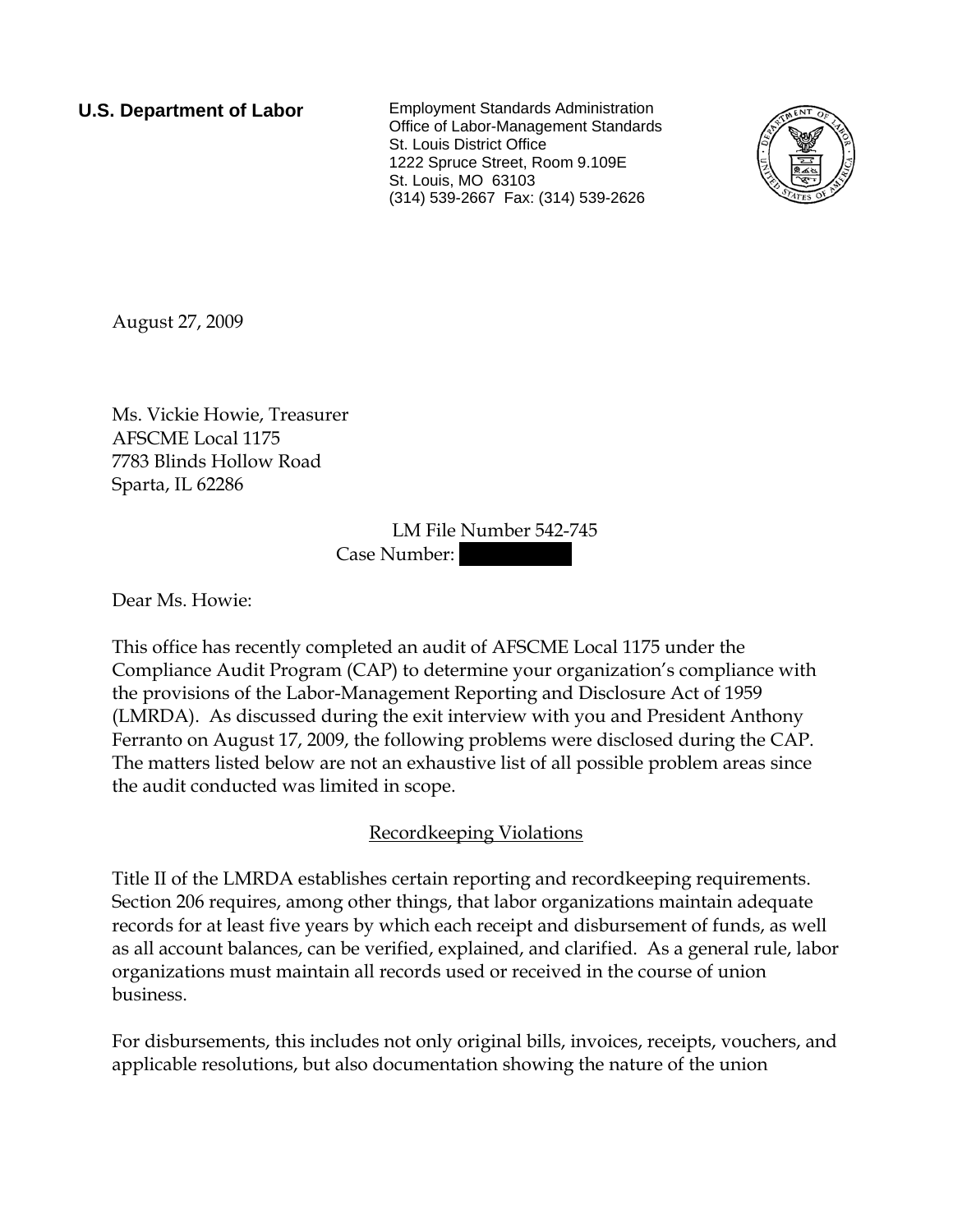Ms. Vickie Howie August 27, 2009 Page 2 of 5

business requiring the disbursement, the goods or services received, and the identity of the recipient(s) of the goods or services. In most instances, this documentation requirement can be satisfied with a sufficiently descriptive expense receipt or invoice. If an expense receipt is not sufficiently descriptive, a union officer or employee should write a note on it providing the additional information. For money it receives, the labor organization must keep at least one record showing the date, amount, purpose, and source of that money. The labor organization must also retain bank records for all accounts.

The audit of Local 1175's 2008 records revealed the following recordkeeping violations:

1. Inadequate Backup Documentation for Disbursements

Local 1175 did not retain adequate documentation for disbursements totaling at least \$2,710. For example, Check Number was written on June 20, 2008 in the amount of \$2,500 to purchase t-shirts; however, a receipt for this purchase was not retained by the local.

As previously noted, labor organizations must retain original receipts, bills, and vouchers for all disbursements. The president and treasurer (or corresponding principal officers) of your union, who are required to sign your union's LM report, are responsible for properly maintaining union records.

2. Lost Wages

Local 1175 did not retain adequate documentation for lost wage reimbursement payments to union officers and employees. The union must maintain records in support of lost wage claims that identify each date lost wages were incurred, the number of hours lost on each date, the applicable rate of pay, and a description of the union business conducted. The OLMS audit found that Local 1175 maintained expense vouchers for all lost time payments; however, in many instances all required information was not included on the voucher.

3. Disposition of Property

Local 1175 did not maintain an inventory of t-shirts it purchased, sold, or gave away. The union must report the value of any union property on hand at the beginning and end of each year in Item 30 (Other Assets) of the LM-3. The union must retain an inventory or similar record of property on hand to verify, clarify,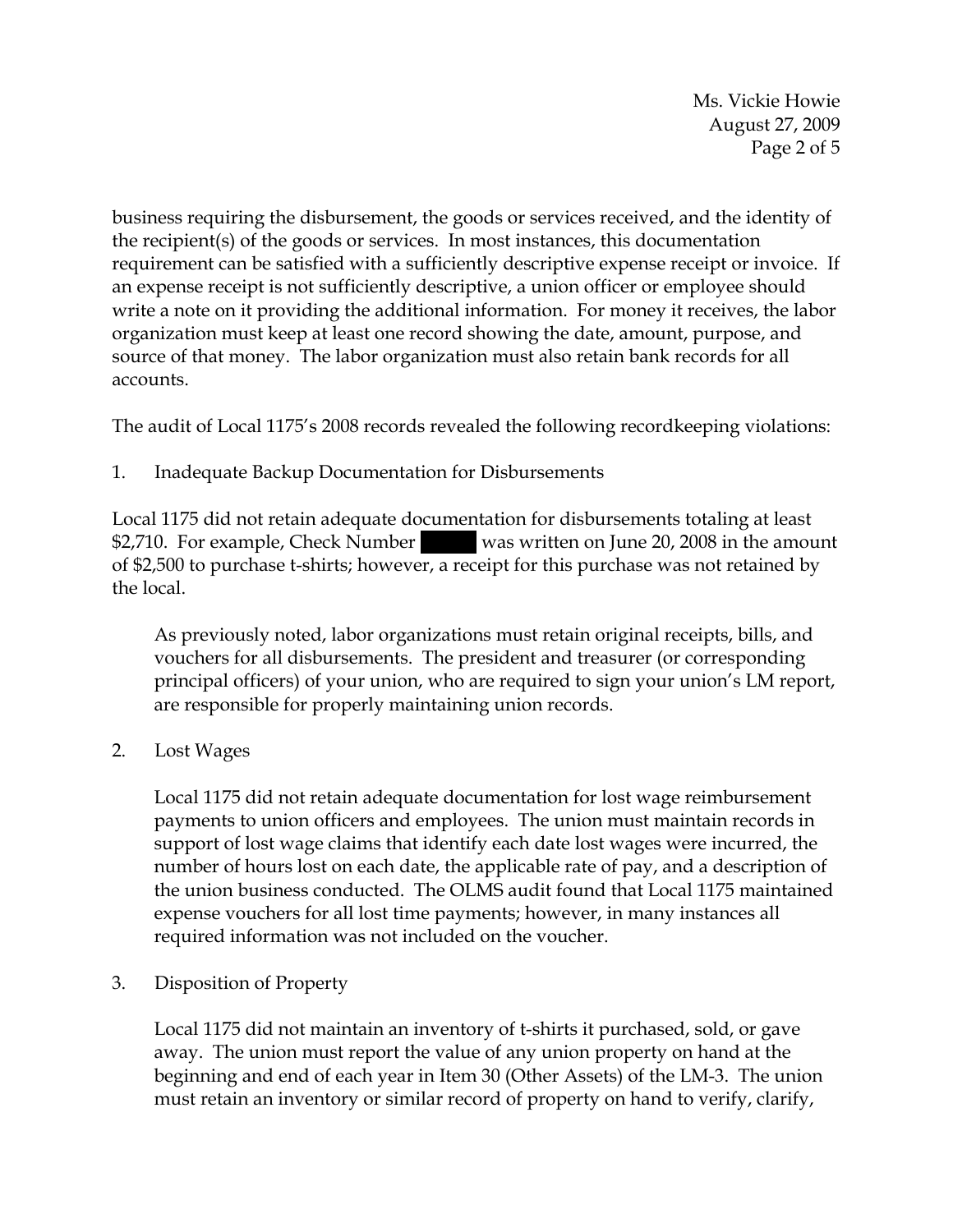Ms. Vickie Howie August 27, 2009 Page 3 of 5

and explain the information that must be reported in Item 30. The union must record in at least one record the date and amount received from each sale of union t-shirts and other items.

4. Lack of Meeting Minutes

Local 1175 did not maintain membership meeting minutes for the month of February 2008 and executive board meeting minutes for the month of July 2008 to verify approval of disbursements for those months. Minutes of all membership and executive board meetings must be maintained and report any disbursement authorizations made at those meetings.

Based on your assurance that Local 1175 will retain adequate documentation in the future, OLMS will take no further enforcement action at this time regarding the above violations.

## Reporting Violations

The audit disclosed a violation of LMRDA Section 201(b), which requires labor organizations to file annual financial reports accurately disclosing their financial condition and operations. The Labor Organization Annual Report Form LM-3 filed by Local 1175 for fiscal year ending December 31, 2008, was deficient in the following areas:

1. Disbursements to Officers

Local 1175 did not include any reimbursements to officers in Item 24 (All Officers and Disbursements to Officers). It appears the union erroneously reported these payments in Item 48 (Office and Administrative Expense).

The union must report most direct disbursements to Local 1175 officers and some indirect disbursements made on behalf of its officers in Item 24. A "direct disbursement" to an officer is a payment made to an officer in the form of cash, property, goods, services, or other things of value. See the instructions for Item 24 for a discussion of certain direct disbursements to officers that do not have to be reported in Item 24. An "indirect disbursement" to an officer is a payment to another party (including a credit card company) for cash, property, goods, services, or other things of value received by or on behalf of an officer. However, indirect disbursements for temporary lodging (such as a union check issued to a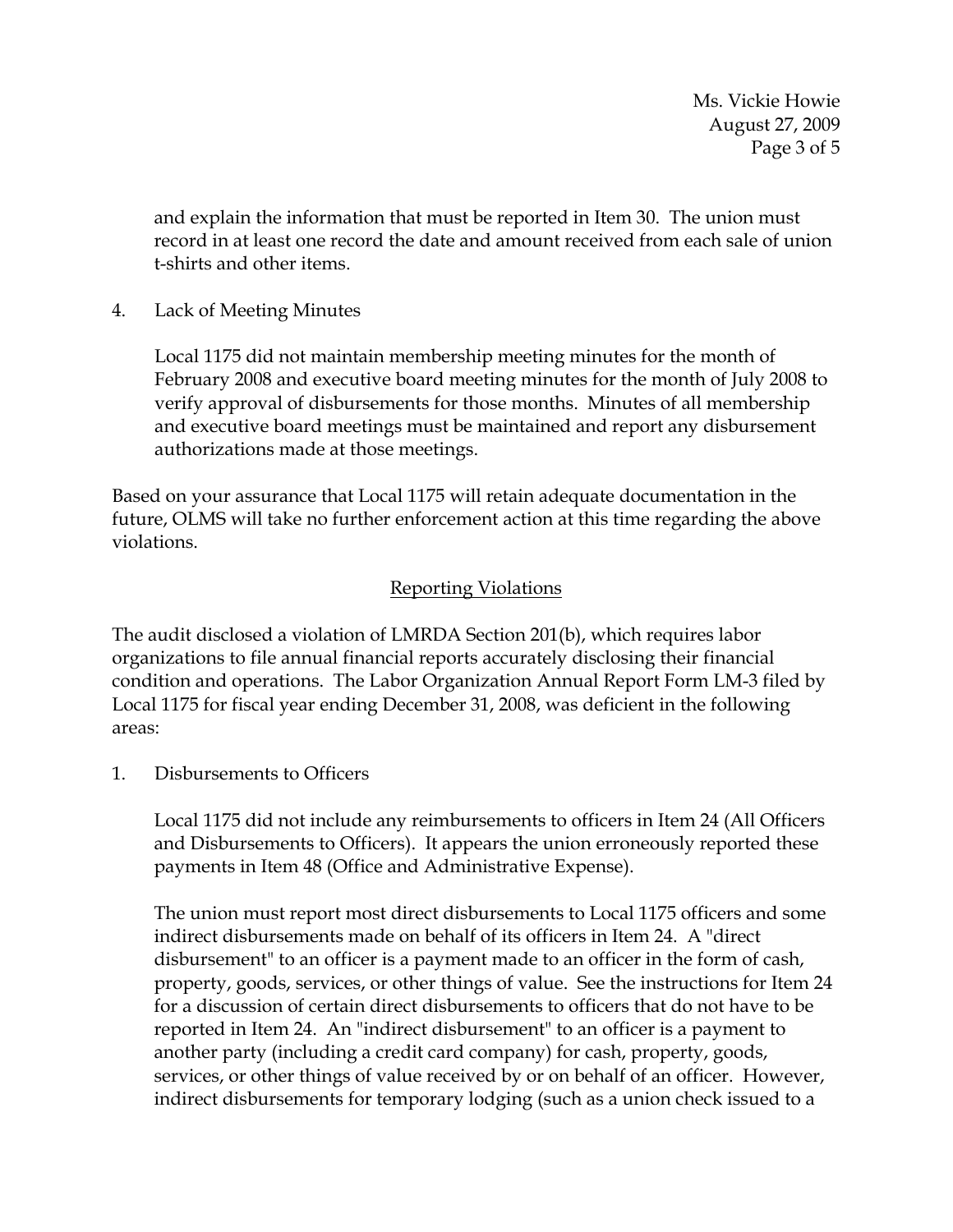Ms. Vickie Howie August 27, 2009 Page 4 of 5

hotel) or for transportation by a public carrier (such as an airline) for an officer traveling on union business should be reported in Item 48 (Office and Administrative Expense).

## 2. Cash Reconciliation

It appears that the cash figures reported in Item 25 are not the cash figures according to the union's books after reconciliation to the bank statements. The instructions for Item 25 state that the union should obtain account balances from its books as reconciled to the balances shown on bank statements. Also, the figures reported for Item 44 (Total Receipts) and Item 55 (Total Disbursements) were incorrect.

Local 1175 has filed an amended Form LM-3 for fiscal year ending December 31, 2008, to correct the deficient items discussed above.

## Other Issue

Duplicate Receipts

Currently, receipts are not issued to members who purchase t-shirts from Local 1175. OLMS recommends that Local 1175 use a duplicate receipt system where the union issues original pre-numbered receipts to all members who make payments directly to the union and retains copies of those receipts. A duplicate receipt system is an effective internal control because it ensures that a record is created of income which is not otherwise easily verifiable. If more than one duplicate receipt book is in use, the union should maintain a log to identify each book, the series of receipt numbers in each book, and to whom each book is assigned.

I want to extend my personal appreciation to you for the cooperation and courtesy extended during this compliance audit. I strongly recommend that you make sure this letter and the compliance assistance materials provided to you are passed on to future officers. If we can provide any additional assistance, please do not hesitate to call.

Sincerely,

|||| |||||| Investigator